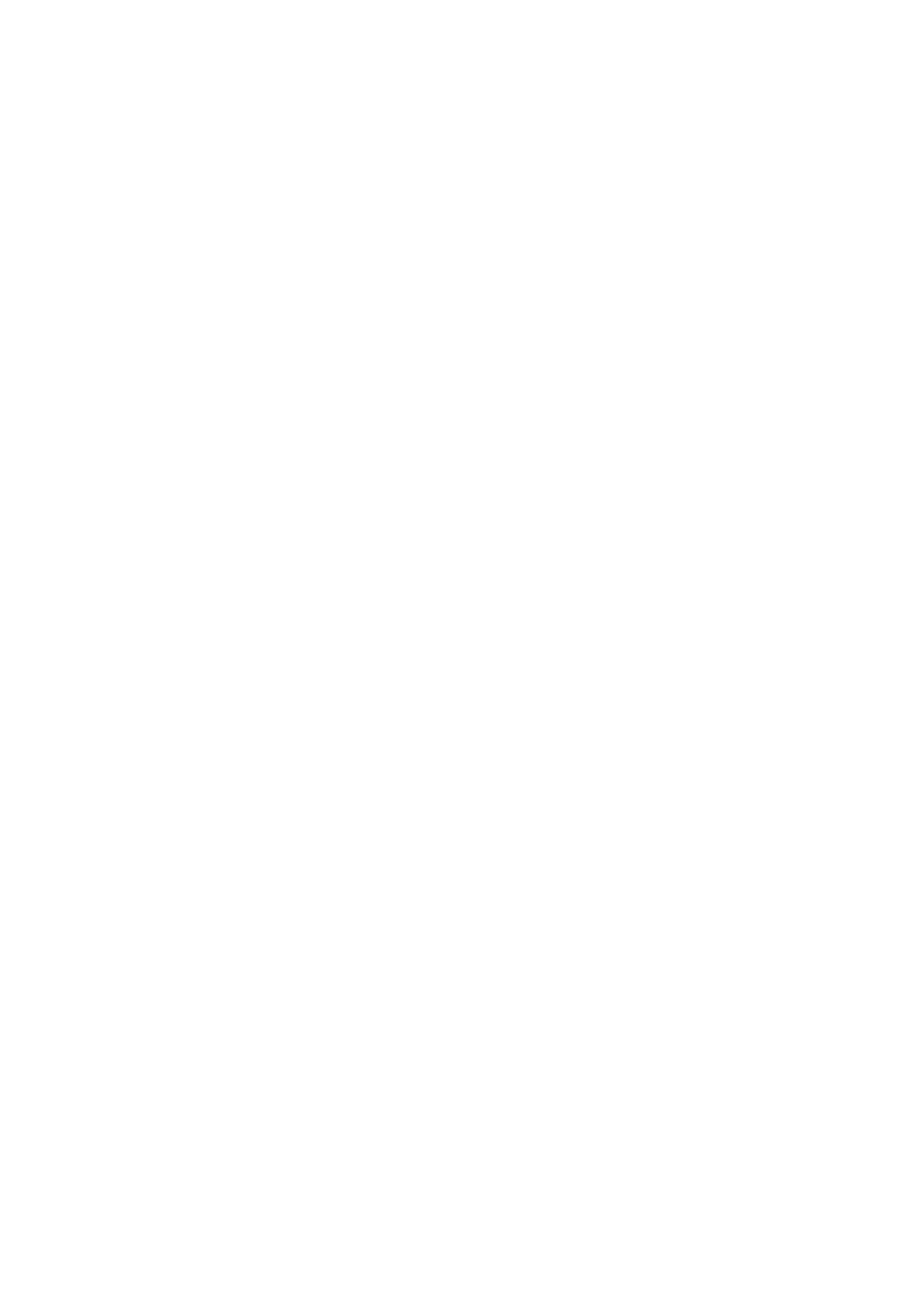

## **1 Welcome**

The Chair opened the meeting with a karakia and welcomed everyone present.

#### **2 Apologies**

There were no apologies.

## **3 Declaration of Interest**

## **4 Confirmation of Minutes**

Resolution number MT/2022/22

MOVED by Deputy Chairperson C Makoare, seconded by Member D Allan:

#### **That the Maungakiekie-Tāmaki Local Board:**

**a) confirm the ordinary minutes of its meeting, held on Tuesday, 22 February 2022, as a true and correct record.**

**CARRIED**

#### **5 Leave of Absence**

There were no leaves of absence.

## **6 Acknowledgements**

Secretarial note:

During the discussion under item 9.1 the Maungakiekie-Tāmaki Local Board acknowledges the passing of Levi James. Levi was a local resident of the local board. The Board offered their condolences to Levi's family. Thoughts and prayers are with the friends and whanau of Levi.

## **7 Petitions**

There were no petitions.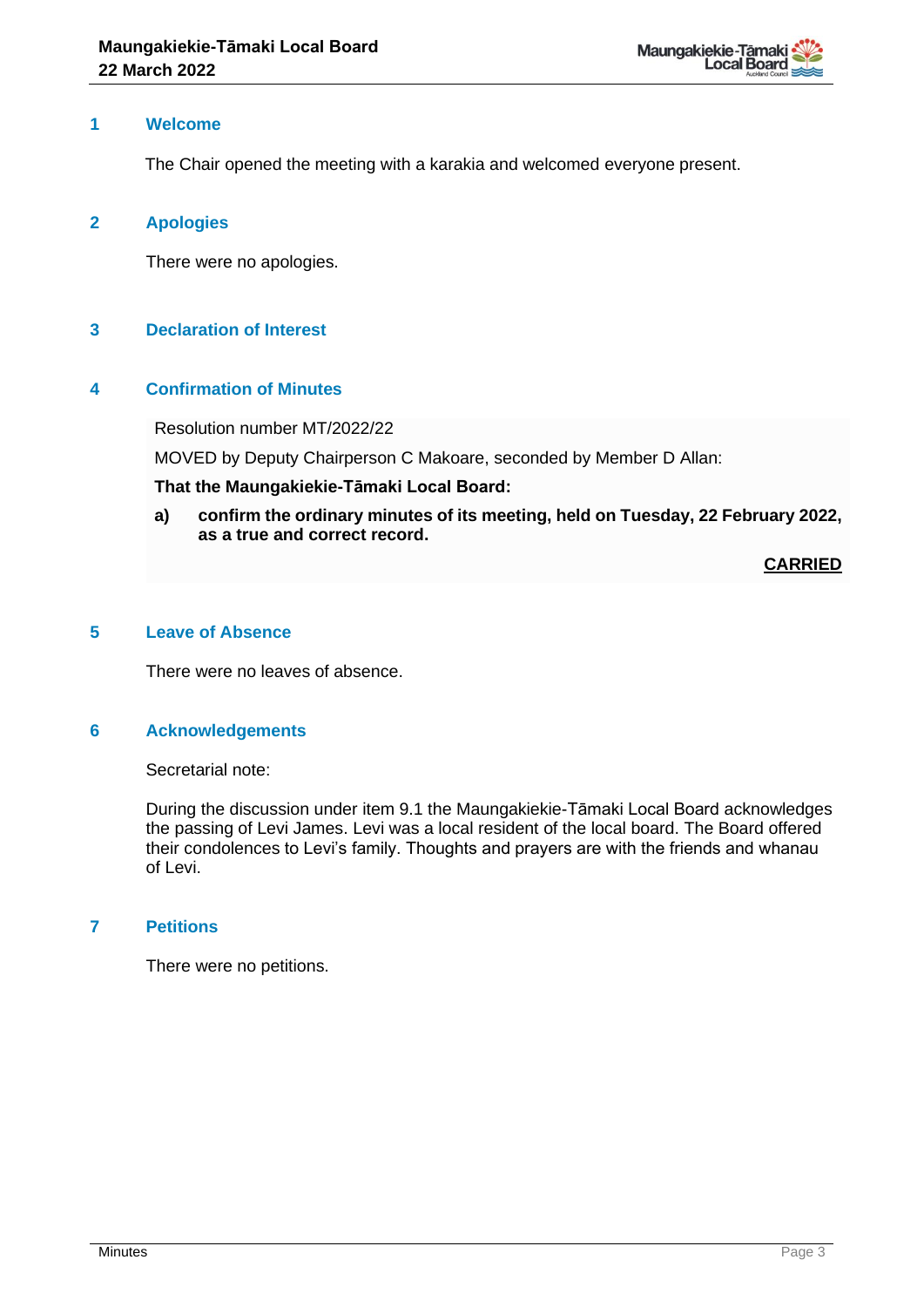

## **8 Deputations**

## **8.1 Deputations - TEEF - Julie Chambers**

Resolution number MT/2022/23 MOVED by Chairperson M Meredith, seconded by Member N Henry: **That the Maungakiekie-Tāmaki Local Board:**

**a) thank Julie Chambers for her attendance.**

**CARRIED**

## **8.2 Deputations - Claire Graham**

Resolution number MT/2022/24

MOVED by Member P McGlashan, seconded by Deputy Chairperson C Makoare:

**That the Maungakiekie-Tāmaki Local Board:**

**a) thank Claire Graham for her attendance.**

**CARRIED**

## **9 Public Forum**

#### **9.1 Paul Walker**

Paul Walker was an attendance to discuss safety concerns with the board around the Royal Oak roundabout and what the board can do to address this issue.

Resolution number MT/2022/25

MOVED by Chairperson M Meredith, seconded by Member D Allan:

**That the Maungakiekie-Tāmaki Local Board:**

**a) thank Paul Walker for his attendance.**

## **CARRIED**

## **10 Extraordinary Business**

There was no extraordinary business.

## **11 Governing Body Member's Update**

A report was tabled of which a copy can be found on the Auckland Council website as an official minutes attachment.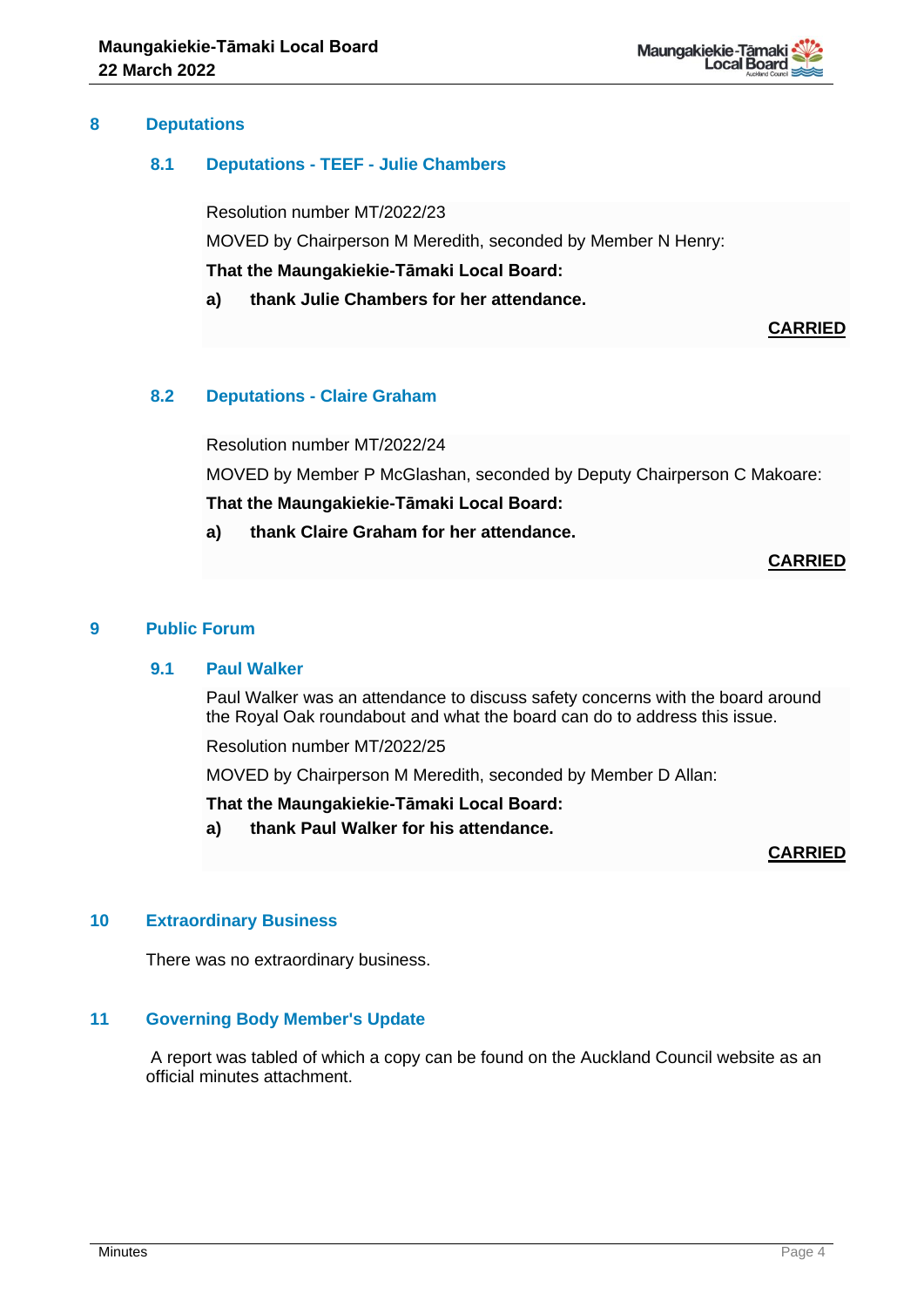

Resolution number MT/2022/26

MOVED by Deputy Chairperson C Makoare, seconded by Member N Henry:

#### **That the Maungakiekie-Tāmaki Local Board**:

**a) receive the Governing Body Member's update.**

## **CARRIED**

## **Attachments**

A 20 March 2022: Maungakiekie-Tāmaki Local Board, Item 11: Governing Body Member's Update March 2022

#### **12 Chairperson's Report**

Resolution number MT/2022/27

MOVED by Deputy Chairperson C Makoare, seconded by Member N Henry:

#### **That the Maungakiekie-Tāmaki Local Board:**

**a) receive the Chairperson's report for March 2022.**

## **CARRIED**

## **13 Board Member's Reports**

Resolution number MT/2022/28

MOVED by Chairperson M Meredith, seconded by Member T Woodcock:

## **That the Maungakiekie-Tāmaki Local Board:**

**a) receive the verbal report from Deputy Chair C Makoare.**

## **CARRIED**

#### **14 Council-controlled Organisations Quarterly Update: Quarter Two, 2021-22**

Resolution number MT/2022/29

MOVED by Member N Henry, seconded by Member D Allan:

#### **That the Maungakiekie-Tāmaki Local Board:**

- **a) receive the Council-controlled Organisations Quarterly Report for Quarter Two 2021-22**
- **b) approve updates to the Joint CCO Engagement Plan 2021-2022.**

**CARRIED**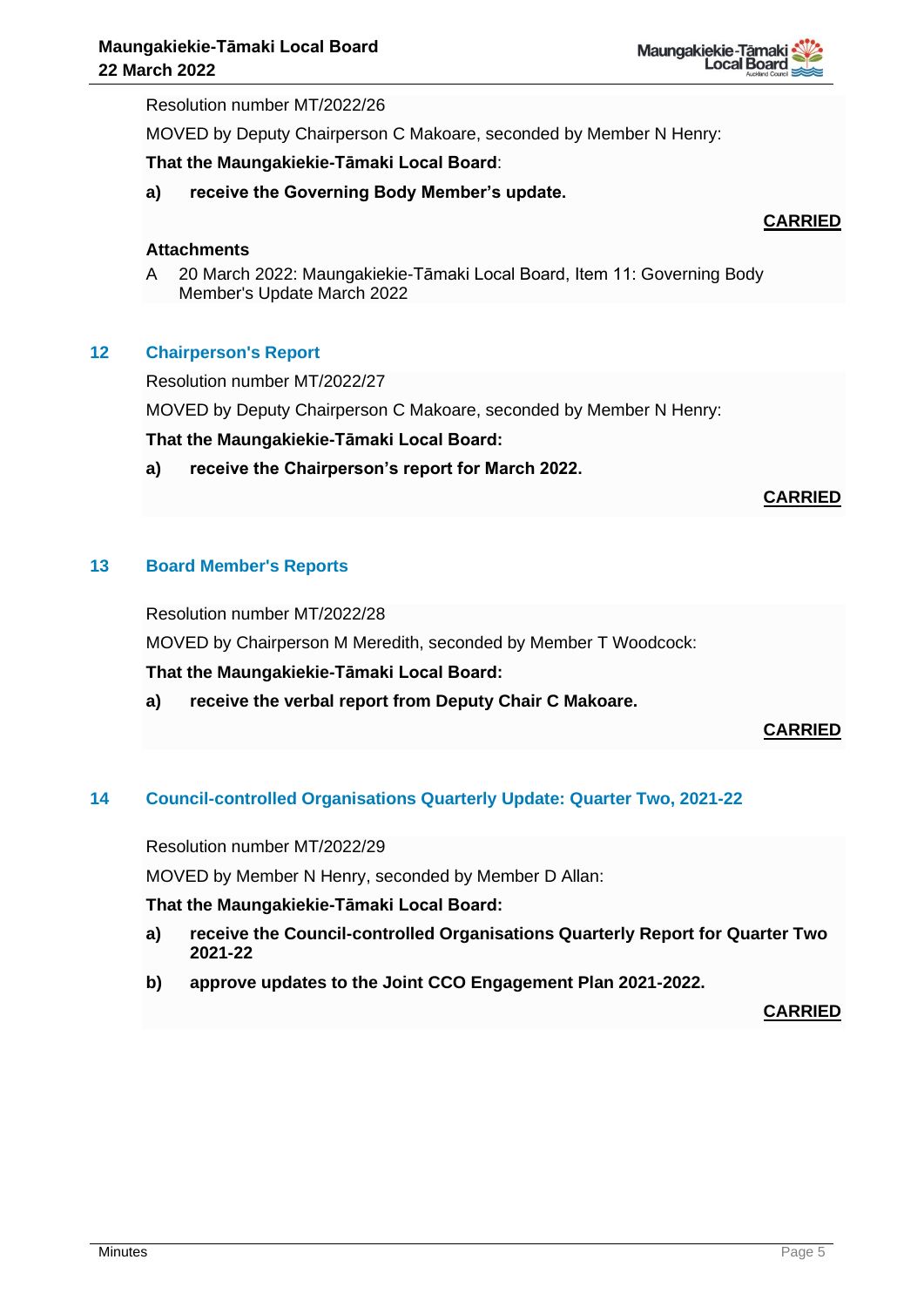

## **15 Maungakiekie-Tāmaki Local Board Work Programme Reallocations 2021/2022**

Resolution number MT/2022/30

MOVED by Deputy Chairperson C Makoare, seconded by Member D Burrows:

**That the Maungakiekie-Tāmaki Local Board:**

**a) approve the reallocation of \$18,932.00 underspend budget from ID 1509: Movies in Parks Maungakiekie-Tāmaki to ID 331: Building Resilient Whānau in Maungakiekie-Tāmaki.**

**CARRIED**

## **16 Urgent Decision - Local board feedback on the draft Business Improvement District Policy (2021) Kaupapa Here ā-Rohe Whakapiki Pakihi**

Resolution number MT/2022/31

MOVED by Chairperson M Meredith, seconded by Member T Woodcock:

**That the Maungakiekie-Tāmaki Local Board:**

- **a) note the urgent decision made on 28 February 2022 to:**
	- *a. rescind resolution MT/2021/148 from 28 September 2021 business meeting, endorsing in principle the draft BID policy and supporting documents*
	- *b. provide the following feedback on the draft BID policy and supporting documents:*
		- *i. note that some of our local BID partners have highlighted their concerns regarding the proposed policy, in particular the proposed policy and operating tools do not reflect a true partnership approach*
		- *ii. request that progress on this policy review be paused to enable additional consultation and collaboration with our BID partners, to create a policy and operating tools that meet the interests of both Auckland Council and BID partners*

**CARRIED**

#### **17 Record of Maungakiekie-Tāmaki Local Board Workshops**

Resolution number MT/2022/32

MOVED by Member T Woodcock, seconded by Deputy Chairperson C Makoare:

#### **That the Maungakiekie-Tāmaki Local Board:**

**a) note the local board record of workshops held on for 22 February and 1, 8, 15 March 2022.** 

**CARRIED**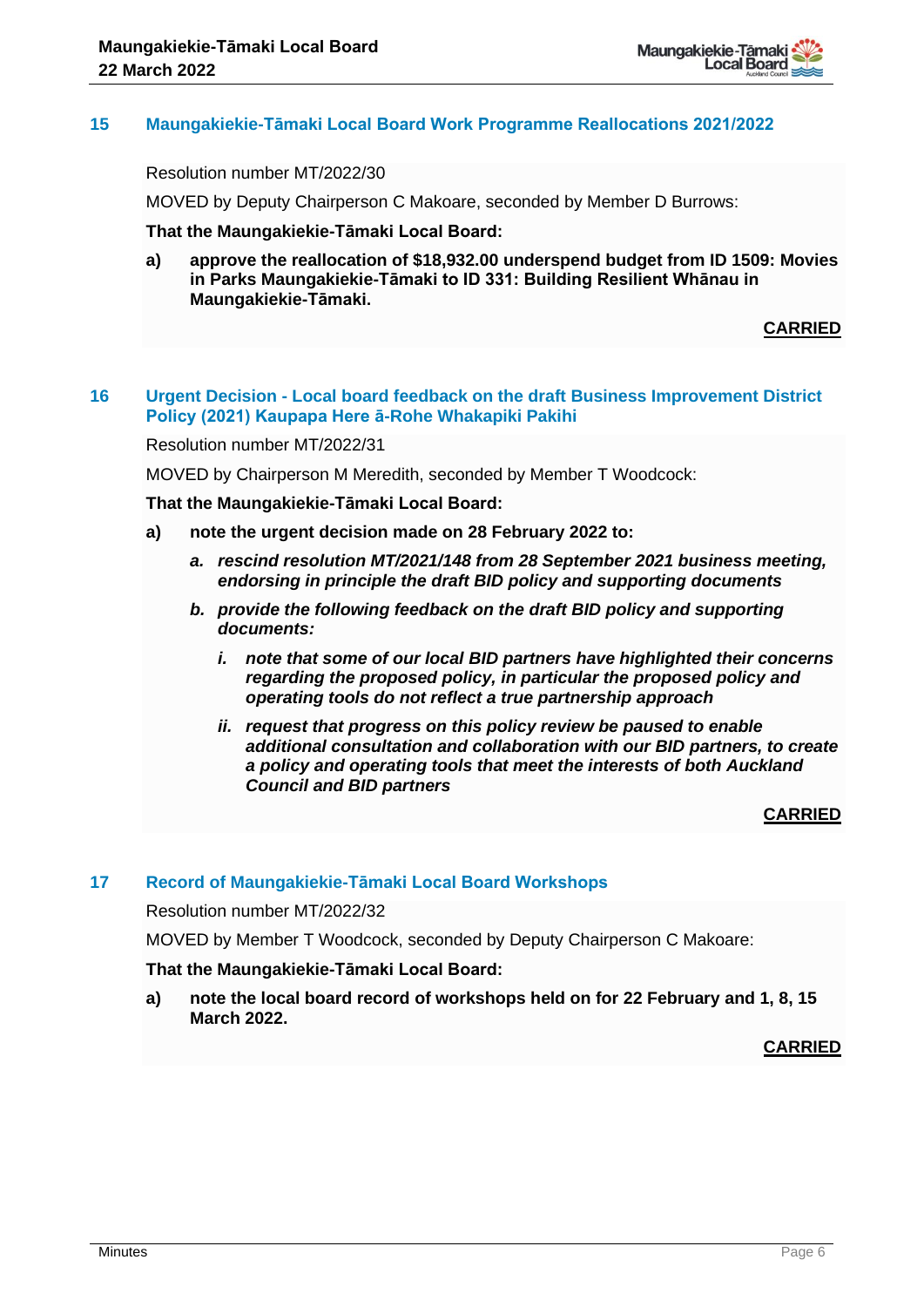

## **18 Governance Forward Work Calendar**

Resolution number MT/2022/33

MOVED by Member D Burrows, seconded by Member T Woodcock:

**That the Maungakiekie-Tāmaki Local Board:**

**a) note the attached Governance Forward Work Calendar.**

**CARRIED**

## **19 Consideration of Extraordinary Items**

There was no consideration of extraordinary items.

## **20 Local board input to development of Auckland Transport's Interim Speed Management Plan**

Resolution number MT/2022/34

MOVED by Member N Henry, seconded by Member D Allan:

#### **That the Maungakiekie-Tāmaki Local Board:**

- **a) provide feedback on the introduction of an interim Auckland Speed Management Plan:**
	- **i) endorse the working objectives and principles of the interim speed management plan, in particular prioritising the safety of people.**
	- **ii) endorse the comprehensive engagement process undertaken for the development of this Plan, noting the importance of local and public input.**
	- **iii) request the prioritisation of lowering speed limits in the following areas:**
		- **A) Near schools**
		- **B) Neighbourhoods, especially those with 'high use' parks and reserves**
- **b) request the principle of consistency is taken into consideration across the region -- people need to be able to know what speed they should be going based on what type of area they are in, helping to avoid confusion and distraction.**
- **c) request adequate resource is allocated to effective communication and engagement strategies that enable a smooth transition for our communities.**
- **d) provide a list of roads within the local board area that should be reviewed when staff develop the proposed plan:**
	- **i) 810-882 Manukau Road Royal Oak and 97-47 Quadrant Road Onehunga**
	- **ii) Intersection of Elstree Avenue and Taniwha Street**
	- **iii) Intersection of Fenchurch and Taniwha Streets**
	- **iv) Intersection of Kiano Place and Taniwha Street**
	- **v) The following roads surrounding schools:**
		- **A) Near Onehunga innovating streets**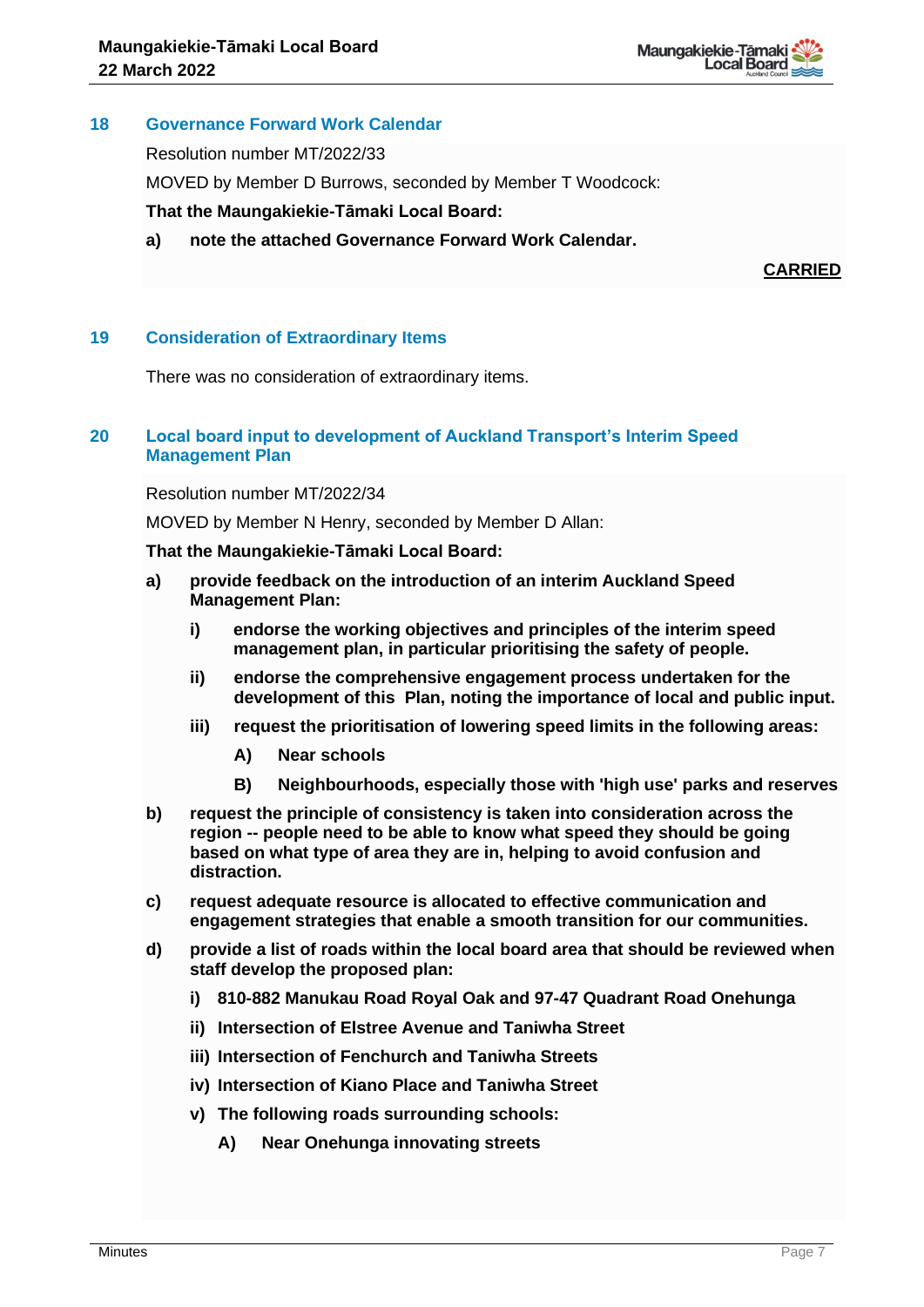- **vi) The following roads surrounding parks / reserves:**
	- **A) Onehunga Bay Reserve – Beachcroft Road**
	- **B) Jellicoe Park – Quadrant Road, Park Gardens and Grey Street**
- **e) delegate authority to Chair M Meredith to provide the board's feedback on the introduction of an interim Auckland Speed Management Plan and a list of roads within the local board area that should be reviewed when staff develop the proposed plan by 6 April 2022.**

**CARRIED**

Secretarial note: Pursuant to Standing Order 1.9.7, Member P McGlashan requested that his abstention be recorded.

## **21 Procedural motion to exclude the public**

Resolution number MT/2022/35

MOVED by Chairperson M Meredith, seconded by Deputy Chairperson C Makoare:

## **That the Maungakiekie-Tāmaki Local Board**:

**a) exclude the public from the following part(s) of the proceedings of this meeting.**

**The general subject of each matter to be considered while the public is excluded, the reason for passing this resolution in relation to each matter, and the specific grounds under section 48(1) of the Local Government Official Information and Meetings Act 1987 for the passing of this resolution follows.**

**This resolution is made in reliance on section 48(1)(a) of the Local Government Official Information and Meetings Act 1987 and the particular interest or interests protected by section 6 or section 7 of that Act which would be prejudiced by the holding of the whole or relevant part of the proceedings of the meeting in public, as follows**:

| Reason for passing this<br>resolution in relation to<br>each matter                                                                                                                      | Particular interest(s) protected (where<br>applicable)                                                                                                                                                                                                                                                                                                                                                                                                                                                               | Ground(s) under section 48(1)<br>for the passing of this resolution                                                                                                                                |
|------------------------------------------------------------------------------------------------------------------------------------------------------------------------------------------|----------------------------------------------------------------------------------------------------------------------------------------------------------------------------------------------------------------------------------------------------------------------------------------------------------------------------------------------------------------------------------------------------------------------------------------------------------------------------------------------------------------------|----------------------------------------------------------------------------------------------------------------------------------------------------------------------------------------------------|
| The public conduct of the<br>part of the meeting would<br>be likely to result in the<br>disclosure of information<br>for which good reason for<br>withholding exists under<br>section 7. | s7(2)(c)(i) - The withholding of the<br>information is necessary to protect<br>information which is subject to an<br>obligation of confidence or which any<br>person has been or could be compelled<br>to provide under the authority of any<br>enactment, where the making available<br>of the information would be likely to<br>prejudice the supply of similar<br>information or information from the<br>same source and it is in the public<br>interest that such information should<br>continue to be supplied. | s48(1)(a)<br>The public conduct of the part of<br>the meeting would be likely to<br>result in the disclosure of<br>information for which good<br>reason for withholding exists<br>under section 7. |
|                                                                                                                                                                                          | In particular, the report contains<br>information covered in confidential<br><b>Finance and Performance workshops</b><br>and information relating to Commercial<br>Activities that affect private landowners<br>and negotiations associated with<br><b>Auckland Councils Own Your Own</b><br>Home Scheme portfolio which has not<br>been finalised or released publicly. The<br>report, attachments, and resolution<br>remain confidential until the reasons for<br>confidentiality no longer exist.                 |                                                                                                                                                                                                    |

**C Alternative Commercial Opportunities**